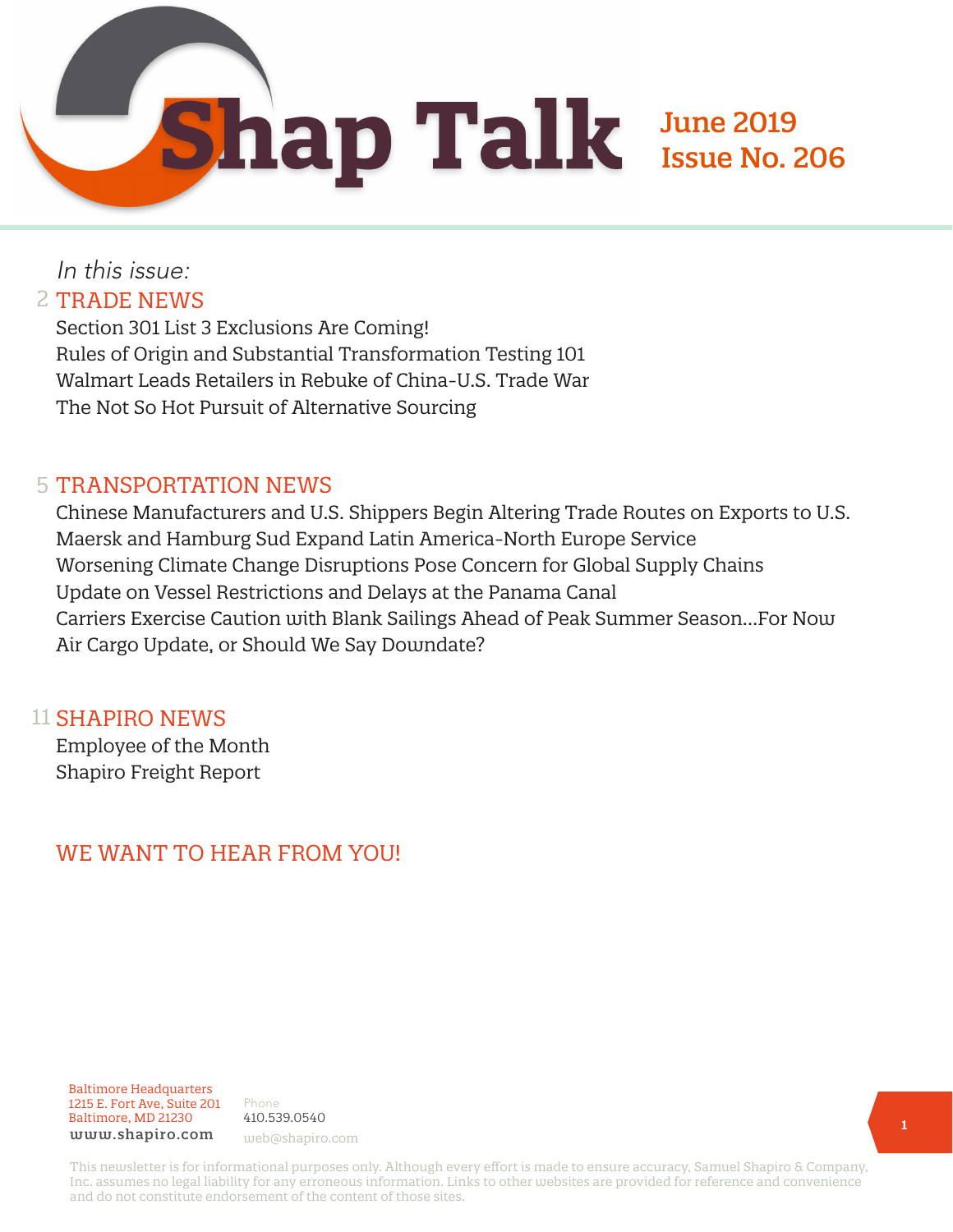

# **TRADE NEWS:**

## Section 301 List 3 Exclusions Are Coming!

[Earlier this month, it was announced](https://www.shapiro.com/alerts/ustr-section-301-list-3-exclusion-process-details-unofficial/) that Section 301 List 3 items will be subject to an exclusion process. With the recent increase in List 3 duties from 10% to 25%, importers are now feeling the heat more than ever since the original implementation of List 3 tariffs on September 24, 2018. The third list encompasses over \$200 billion worth of goods from China, which is more than double that of List 1 and List 2 combined.

As of May 13th, the United States Trade Representative (USTR) has granted 4 separate rounds of product [exclusions](https://www.shapiro.com/alerts/fourth-round-section-301-list-1-exclusions/) for List 1, but has yet to release any for List 2. The List 1 exclusion process had an estimated 5,000 requests submitted, while less than 2,000 exclusions were granted.

Importers who had products that were granted exclusions are able to apply those exclusions to current and previous entries [using an additional Chapter 99 HTS number.](https://www.shapiro.com/alerts/cbp-corrects-ace-programming-tariff-increases/) Applicable importers can also apply for refunds on any duties paid on imports dating back to the implementation date of List 1 – July 6th, 2018. It is important to note that exclusions are not company-specific, but rather product-specific, meaning that any company importing a product that was granted an exclusion can benefit.

While it may take time for the exclusions to be granted, it seems to be worth the wait! If you've been affected by Section 301 – List 3, this is the time to begin preparing for the exclusion process.

If you are unsure if you should apply for an exclusion, here are some questions to ask:

- Is China the only country that is able to produce my product?
- Will these additional duties cause severe economic harm to my company and/or my consumer?
- Is my product a strategically important part of Chinese Industrial programs (i.e. 'Made in China 2025')?

If you answered 'no' to any of these questions – requesting an exclusion may not be beneficial for you… However, if you answered 'yes' – then there is a chance your exclusion may be granted!

Be sure to include the supporting documentation to these questions as well as the quantity and values for your last 3 years'-worth of shipments. You'll also need to be able to provide a detailed description of the product that will provide more information beyond the 8-digit classification.

Looking to get the 311 on 301 product exclusions? Visit our **Tariff News page** for the latest updates, or contact our [compliance experts](mailto:compliance@shapiro.com) to discuss your options.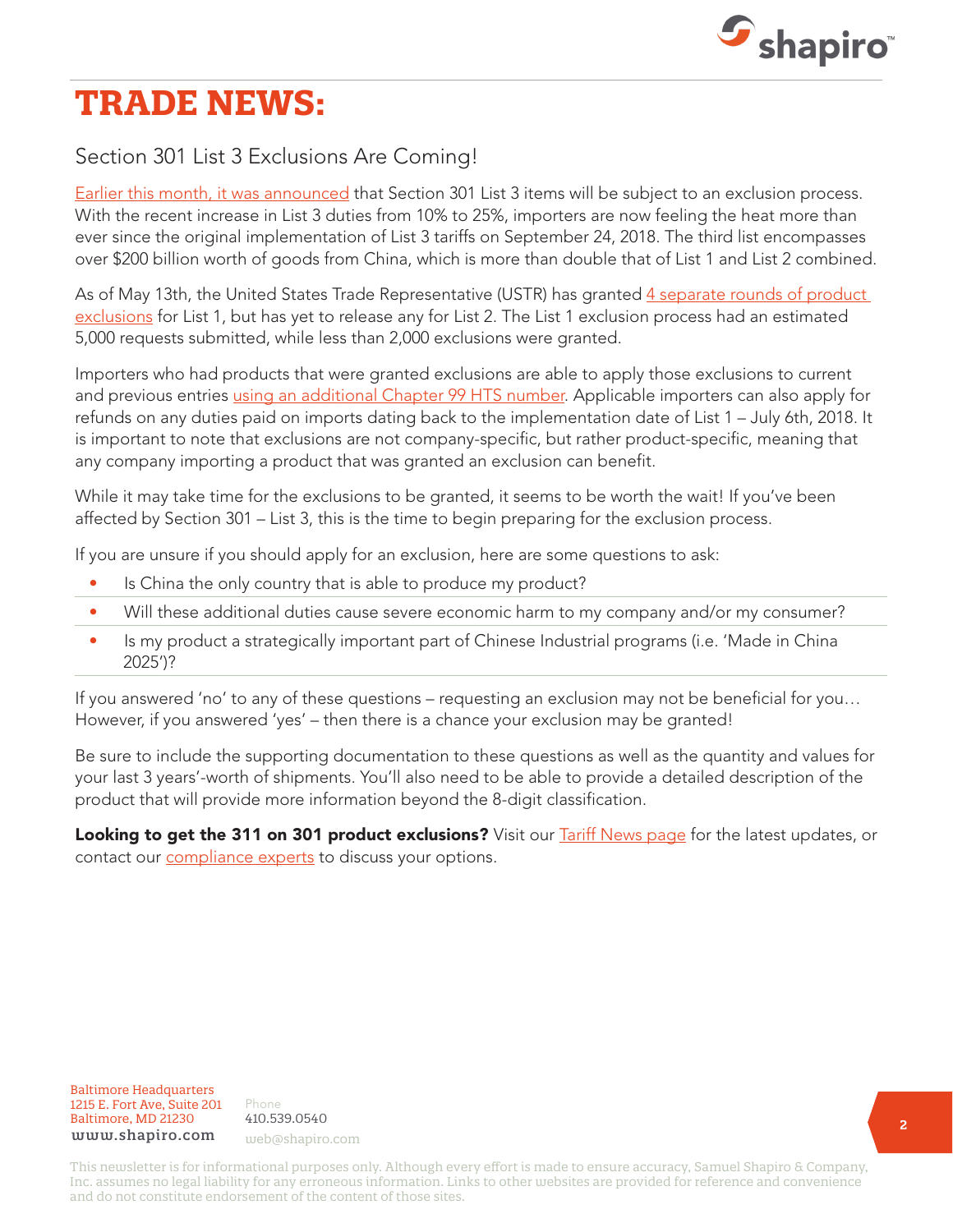

### Rules of Origin and Substantial Transformation Testing 101

As the trade war between China and the U.S. intensifies, many companies are considering alternative sourcing, or sourcing from other countries, to alleviate financial concerns and take advantage of more favorable market conditions. As companies look to shift, it's important to remember that rules of origin are a critically important component when ensuring reasonable care is demonstrated, as is legally required throughout the import process.

#### What exactly are rules of origin?

Rules of origin are the criteria used to define where a product was made, which helps to identify applicable trade policy implementation measures, such as trade preferences, quotas, anti-dumping and countervailing duties.

Rules of origin requirements legally compel importers to determine the country of origin on any product destined for import to the United States. It's important to keep in mind that country of origin does not always equal country of export.

Understanding and determining country of origin can be very complex within a globalized supply chain. The complexity in defining the origin of a product tends to arise when 2 or more countries are involved in the production of a single good. One of the most common ways to determine country of origin when a product has components from multiple countries is the substantial transformation test.

According to CBP, "an article that consists in whole or in part of materials from more than one country is a product of the country in which it has been substantially transformed into a new and different article of commerce with a name, character, and use distinct from that one the article or articles from which it was so transformed."

Here's a sample substantial transformation test example: Country E manufactures cookies made up of ingredients imported from 4 separate countries: Country A – sugar, Country B – flour, Country C – dairy products and Country D – nuts. In this instance, Country E would be the documented country of origin.

On the flip side, repacking, dilution with water, and similar processes described as "minor" usually do not cause a substantial transformation. Hence, these processes would not denote a substantial transformation and would have no bearing on rules of origin.

Assembly or disassembly may result in a substantial transformation, depending on the nature of the products involved and the complexity of the operations.

Interested in learning more? Check out [Brushing Up on CBP Country of Origin Marking Procedures](https://www.shapiro.com/newsletters/may-2019-issue-205/#st-2) in our May 2019 Shap Talk for a quick review on proper marking and labeling requirements.

Baltimore Headquarters Baltimore Headquarters<br>1215 E. F 1215 E. Fort Ave, Suite 201 www.shapiro.com <sub>web@shapiro.com</sub> Baltimore, MD 21230

Phone Phone rnone<br>410.539.0540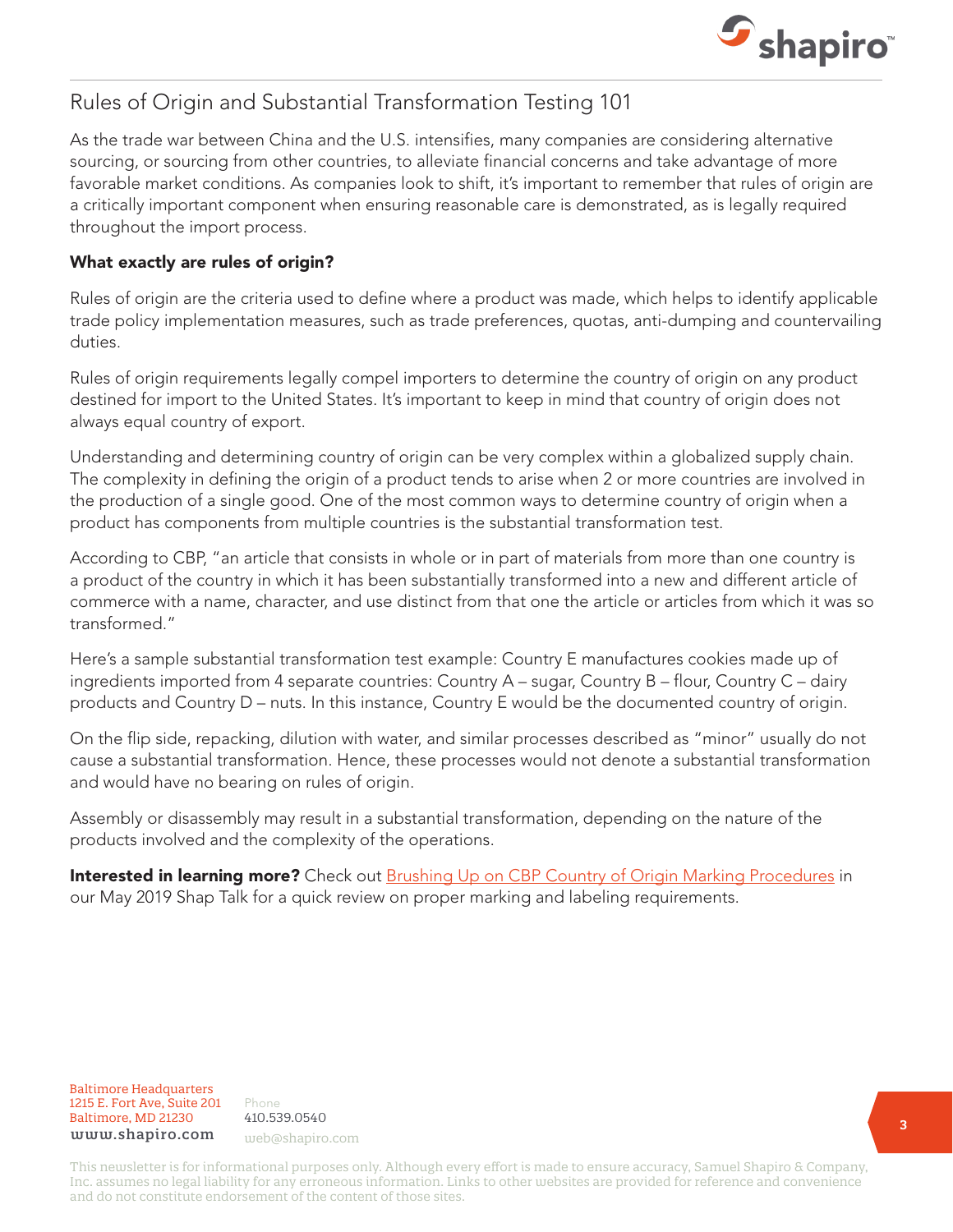

## Walmart Leads Retailers in Rebuke of China-U.S. Trade War

President Trump has made it clear that he has no intent of harming U.S. consumers with the continued implementation and escalation of Section 301 tariffs on Chinese manufactured goods. However, a multitude of companies, the most vocal of which seems to be Walmart, are convinced that the cost burden of the additional tariffs will fall squarely on the shoulders of U.S. consumers.

With over 26% of Walmart's products originating from China, the company has faced significant upward pressure on its costs as a result of Section 301 duties. Walmart initially sought to counteract the tariffs by working with its suppliers to reengineer products, lower operational costs and share the burden of any extra costs. However, the recent [List 3 tariff increase from 10% to 25%](https://www.shapiro.com/alerts/us-china-section-301-list-3-tariffs-increase/) has made it immensely difficult for the retailer to continue to bear the increasing costs without passing them onto consumers.

Speaking to reporters, Walmart CFO Brett Biggs warned that "[i]ncreased tariffs will lead to increased prices we believe for our customers."

The National Retail Federation has echoed this sentiment as an industry-wide concern, with President Matthew Shay stating that the 25% tariff rate for List 3 (not to mention the potential of List 4) raised costs to such an extent that mitigation strategies used for previous rounds would no longer be viable, leaving cost increases to consumers as the only option.

Don't miss the boat on Section 301! Our [marketing experts](mailto:web@shapiro.com) can help you evaluate the impact on your supply chain and assist you in weighing sourcing alternatives to reduce your tariffs risk. Reach out to us today!

## The Not So Hot Pursuit of Alternative Sourcing

The recent escalation in the ongoing U.S.-China trade war is heating up just in time for summer's peak, and companies are in hot pursuit of sourcing alternatives!

However, manufacturing and transportation infrastructure in Vietnam, Thailand, Cambodia and other Southeast Asian countries is not as developed or sophisticated as it is in China, which is causing headaches for logistics experts tasked with navigating the minefield of congested/understaffed ports, poor roadways and limited railways when pursuing new production options.

Ultimately, Southeast Asian suppliers are struggling to compete with Chinese factory capacity due to the enormous size of the Chinese workforce, which makes it nearly impossible for U.S. companies to shift all production from China. Despite the lower working wages in many Southeast Asian countries, the slower manufacturing processes, congested cargo terminals and longer transit times are often not enough to offset increased duty rates. Hence, many large importers are electing to 'stick things out in China', at least in the short-term.

#### Baltimore Headquarters Baltimore Headquarters 1215 E. Fort Ave, Suite 201 1215 E. Fort Ave, Suite 201 Baltimore, MD 21201 Baltimore, MD 21230 www.shapiro.com web@shapiro.com

Phone Phone 410.539.0540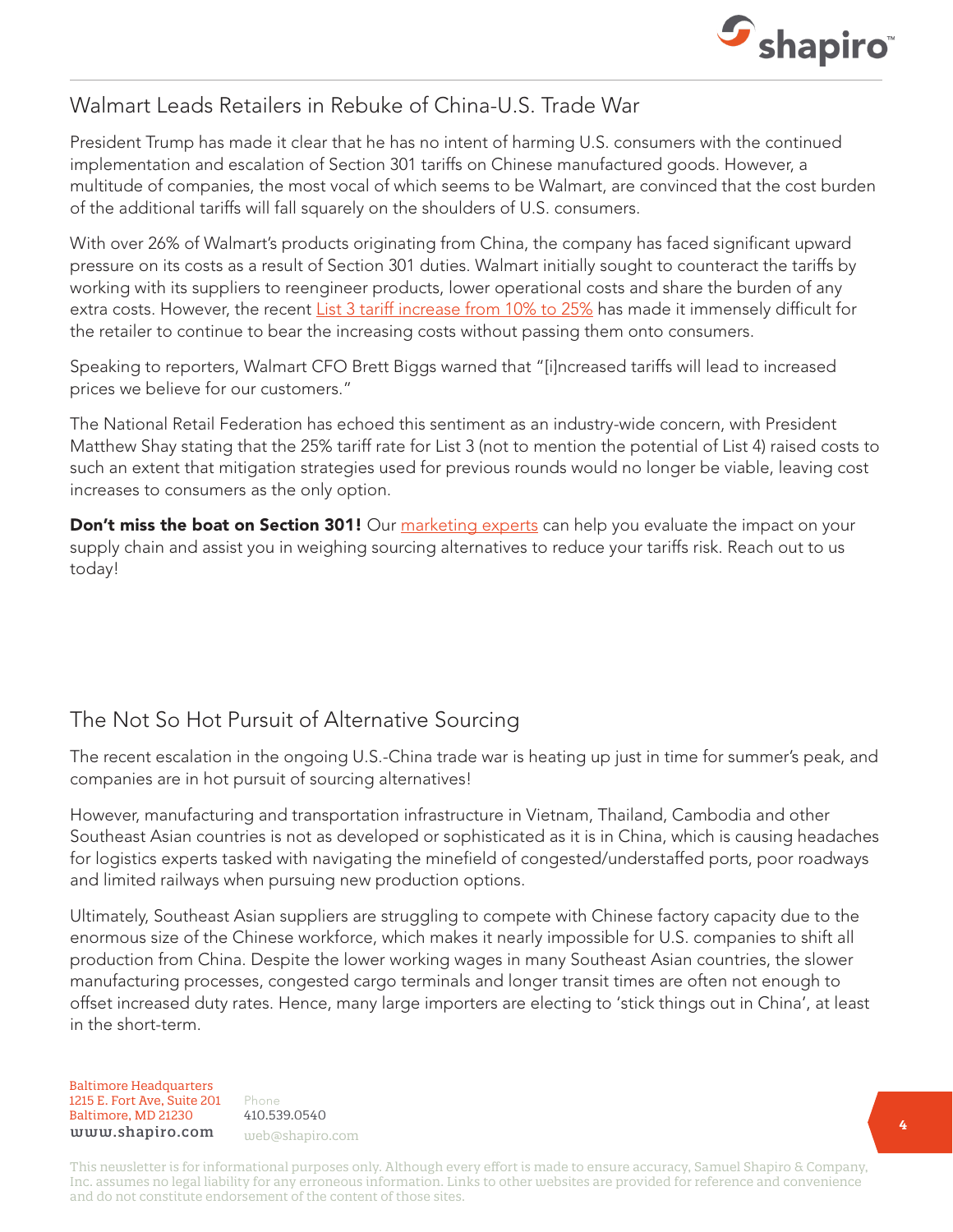

In the long-term, a plethora of top Chinese manufacturers have already made acquisitions of physical assets throughout Southeast Asia, meaning they are preparing to ramp up production in a competitive way outside of China. Though many assets may be in place, properly outfitting the new factories with the technology and man power required to compete with the efficiency of Chinese factories and to truly recognize an economy of scale is likely still years away.

Take note – it's not just American companies on red alert. Countries with higher reliance on U.S. trade, such as Japan, have also sought production shifts away from China in an effort to curtail the hefty duty incurred on exports to the U.S.

How can we help? Shapiro has a team of marketing experts on staff that are ready to fully and appropriately discuss meaningful short-term and long-term strategies that will best benefit your supply chain. Please reach out to [marketing@shapiro.com](mailto:marketing@shapiro.com) to get started!

# **TRANSPORTATION NEWS**

Chinese Manufacturers and U.S. Shippers Begin Altering Trade Routes on Exports to U.S.

Nikkei, the primary index for the Tokyo Stock Exchange, reported that Chinese exports to the U.S. decreased by 12%, or \$15.2 million, as of the end of Q1 2019 in a year-over-year comparison. Conversely, there was also a noticeable rise in U.S.-bound Chinese exports routed through Vietnam, Taiwan and Mexico. Naturally, companies are combing the globe in hopes of finding an alternative country to source or produce their goods. However, as the above data suggests, some manufacturers and importers have begun engaging in the practice of faking the country of origin to avoid additional tariffs.

What direct exports from China have been impacted the most?

- Machinery \$5.77 billion
- Electrical equipment/parts \$4.46 billion
- Furniture \$1.04 billion
- Toys \$602 million
- Automobiles \$322 million

Chinese Direct Exports to U.S., Vietnam and Taiwan between January and March 2019:

- Chinese exports of these main products to the U.S. fell by 16%, or \$12.2 billion.
- Chinese exports of these main products to Vietnam rose by 20%, or \$1.5 billion.
- Vietnamese exports of these main products to the U.S. rose by 58%, or \$2.7 billion.
- Chinese exports of these main products to Taiwan rose by 23%, or \$1.4 billion.
- Taiwanese exports of these main products to the U.S. rose by 31%, or \$2.0 billion.

Baltimore Headquarters Baltimore Headquarters 1215 E. Fort Ave, Suite 201 www.shapiro.com <sub>web@shapiro.com</sub> Baltimore, MD 21230

Phone Phone rnone<br>410.539.0540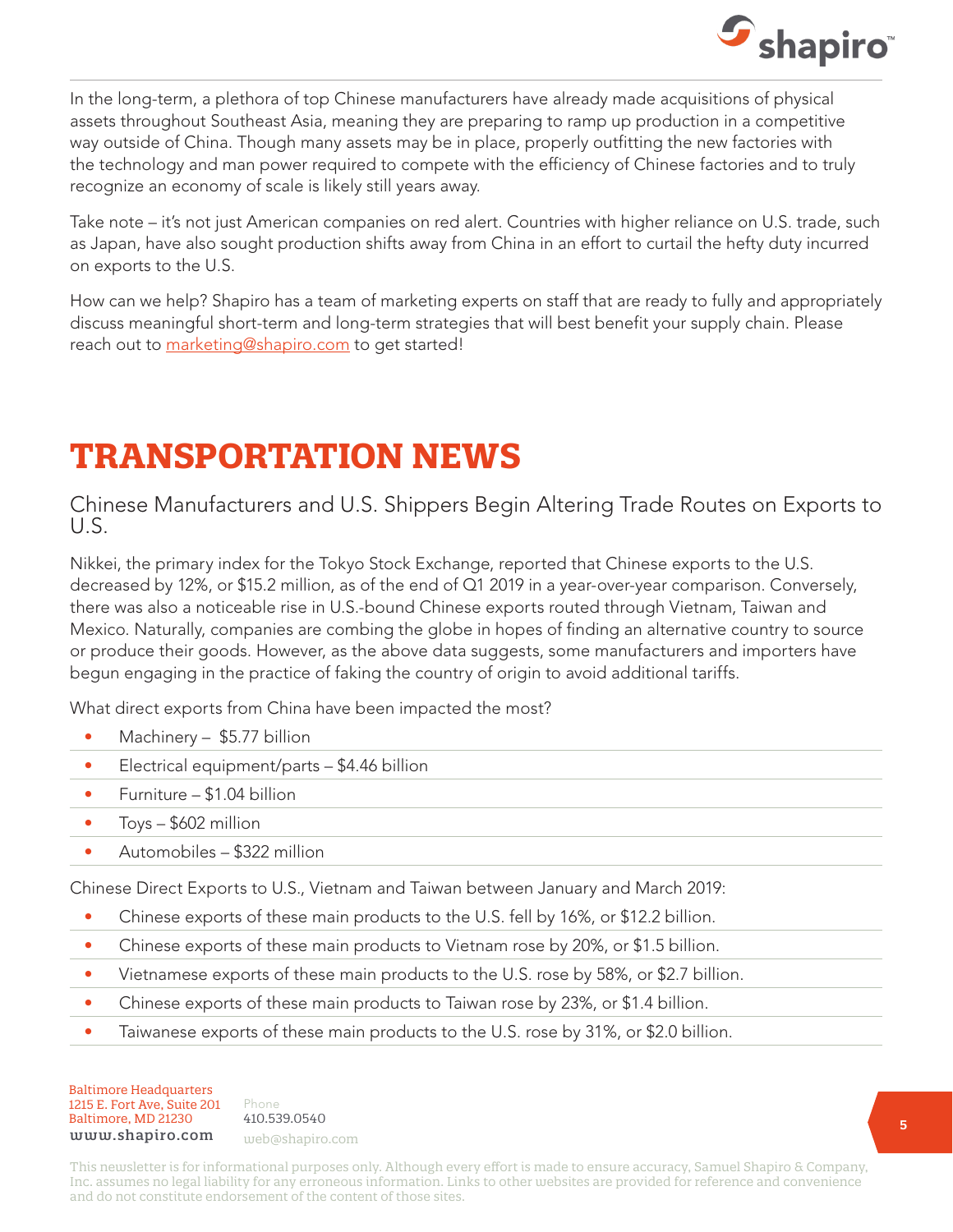

As companies are reducing direct exports from China to the U.S., some are sending material inputs to alternative countries, such as Mexico, to be made into finished products, which are then shipped to the U.S. directly. Taiwanese manufacturer Compal Electronics already shifted some production of its routers and desktop personal computers from China to Taiwan and Vietnam. U.S. manufacturer Brooks Sports plans to shift production of running shoes from China to Vietnam, while GoPro plans to shift production of products and equipment from China to Mexico. Numerous Chinese factories plan to build new facilities in Vietnam due to its cheap labor and proximity to China.

Indirect exports from China to the U.S. are also reportedly on the rise, although it is difficult to know for sure just how much cargo is being affected by such diversions due to limited data. Just as China reroutes direct exports to the U.S. via other Asian countries, Chinese companies also ship products to their neighbors for repackaging (a process not substantial enough to influence country of origin marking), in an effort to skirt additional duties. Raw materials and "upstream products", such as electrical components, are more likely to fall into this category, as their origins are easier to fake. However, some countries, including Vietnam, have halted disguised 'Made-in-China' shipments prior to exportation out of fear that the U.S. may retaliate with punitive measures.

Since the first round of Section 301 tariffs went into effect on July 6, 2018, approximately:

- 11,000 categories of products have been exported by Taiwan and 6 other southeast Asian countries, amounting to nearly \$277 million in trade.
- 1,600 new categories of products have been imported to the U.S. from these 7 Asian (non-Chinese) countries.
- 1,000 of these new products (60%) were affected by 301 tariffs out of China.
- Nearly all of the 1,600 new categories imported hadn't been exported by the 7 countries in the 3 years prior.

The likelihood and quest for alternatives, especially throughout Southeast Asia, will certainly intensify if the U.S. moves forward with tariffs on a fourth list of Chinese products.

As you reevaluate your supply chains, make sure you check out our May Shap Talk article for help brushing [up on US Customs and Border Protection's \(CBP\) country of origin marking procedures.](https://www.shapiro.com/newsletters/may-2019-issue-205/#st-2)

#### Maersk and Hamburg Sud Expand Latin America-North Europe Service

As part of a restructuring of joint services between Latin America and Europe, European carriers Maersk and Hamburg Sud are launching a new service to call on West Coast Latin American ports to Northern European ports. The additional services will include:

Latin American Ports:

- San Antonio, Chile
- San Vicente, Chile
- Callao, Peru
- Santa Marta, Colombia

Baltimore Headquarters 1215 E. Fort Ave, Suite 201 Baltimore, MD 21230 410.539.0540 www.shapiro.com web@shapiro.com

Phone 410.539.0540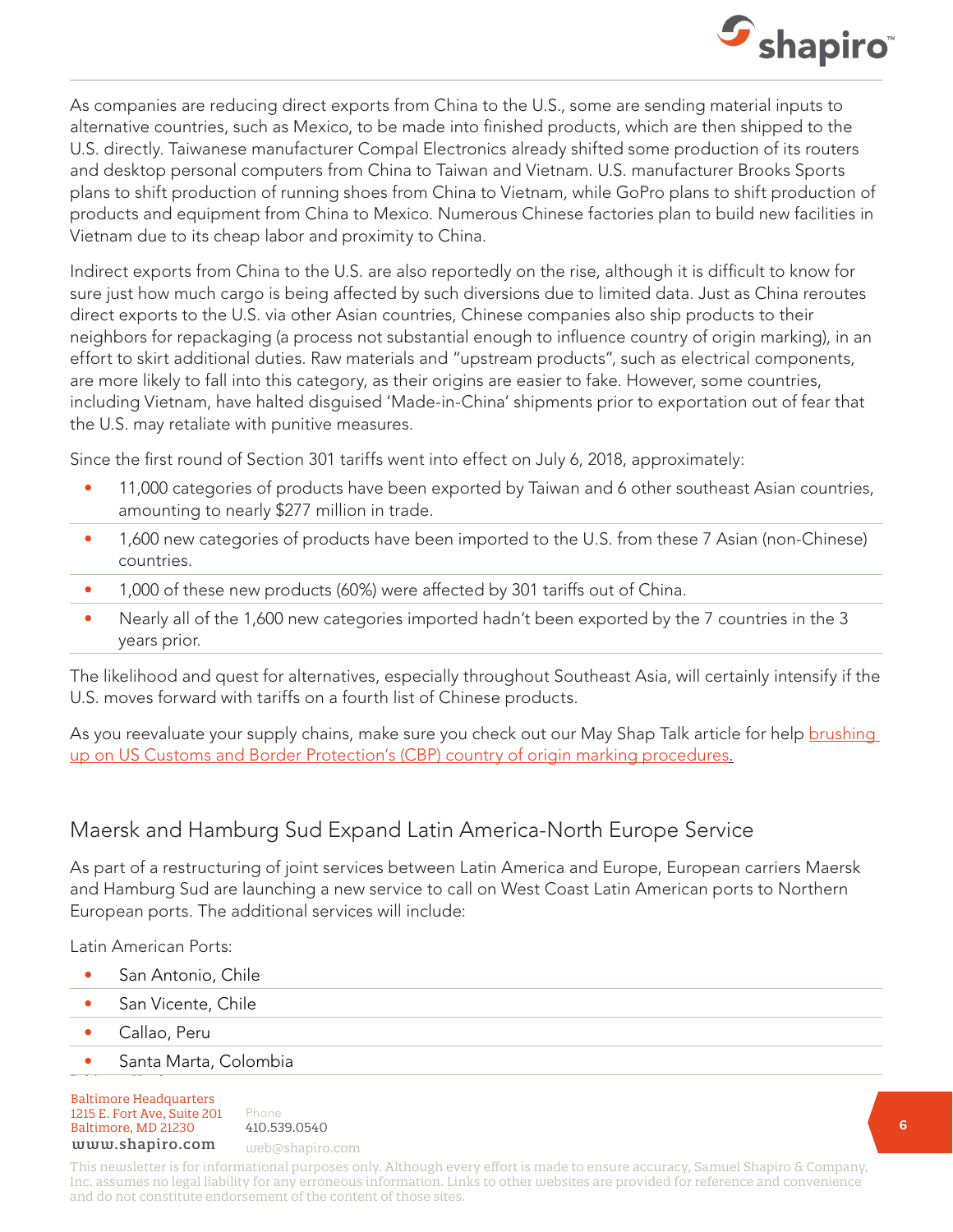

Northern Europe Ports:

- Antwerp, Belgium
- London Gateway, UK
- Rotterdam, Netherlands
- Hamburg, Germany

With the new service – CLX by Maersk and SAWC by Hamburg Sud – Maersk and its subsidiary hope to enhance connectivity between western South America and the European market by leveraging feeder networks to serve each region. The carriers have marketed the service as an alternative to reliance on vessel sharing agreements and have stated that the service will be adjusted to account for cargo flow changes to add or remove ports of call to support seasonal flows with reduced transit times.

As carriers look to make changes to sailing schedules to account for market shifts more regularly, having a partner who is able to guide you through the threats against and opportunities for your logistics network is more important than ever!

Contact our [marketing experts](mailto:web@shapiro.com) today for more information on how Shapiro can help you understanding the dynamics of the ocean freight market, and work with you to best leverage these changes for your business.

#### Worsening Climate Change Disruptions Pose Concern for Global Supply Chains

It appears that the world is finally forced to come to grips with the harsh realities of rapidly worsening climate change and shifting weather patterns, which are affecting supply chains everywhere. As a result, international shippers must reevaluate established routes and other modes of transport to ensure the safest and most reliable trip is obtained for each shipment. In such rapidly changing and unpredictable environments, forwarders and agents must shift supply chain strategies in order to adapt to current conditions.

#### International Water Levels Laying Too Low, Too High

In addition to [ongoing struggles at the Panama Canal](https://www.shapiro.com/alerts/vessel-restrictions-delays-panama-canal/), European trade has also been affected by lower than normal water levels, especially in the Rhine River, which was closed for shipping from Kaub, Germany to Basel, Switzerland between October 2018 and January 2019. As a result, low water surcharges went into effect earlier than anticipated, leading to unexpected rate hike stress on an already thinning trucking sector.

In stark contrast to drier ports in Central America, Shanghai was hit with a record number of typhoons between April and August 2018, devastating terminal operations for a total of 27 days collectively. As a result of repeated disruptions, the world's busiest container gateway suffered other long-term effects, including lower schedule reliability, lack of capacity availability and higher utilization at terminals.

Baltimore Headquarters Baltimore Headquarters 1215 E. Fort Ave, Suite 201 www.shapiro.com web@shapiro.com Baltimore, MD 21230

Phone 410.539.0540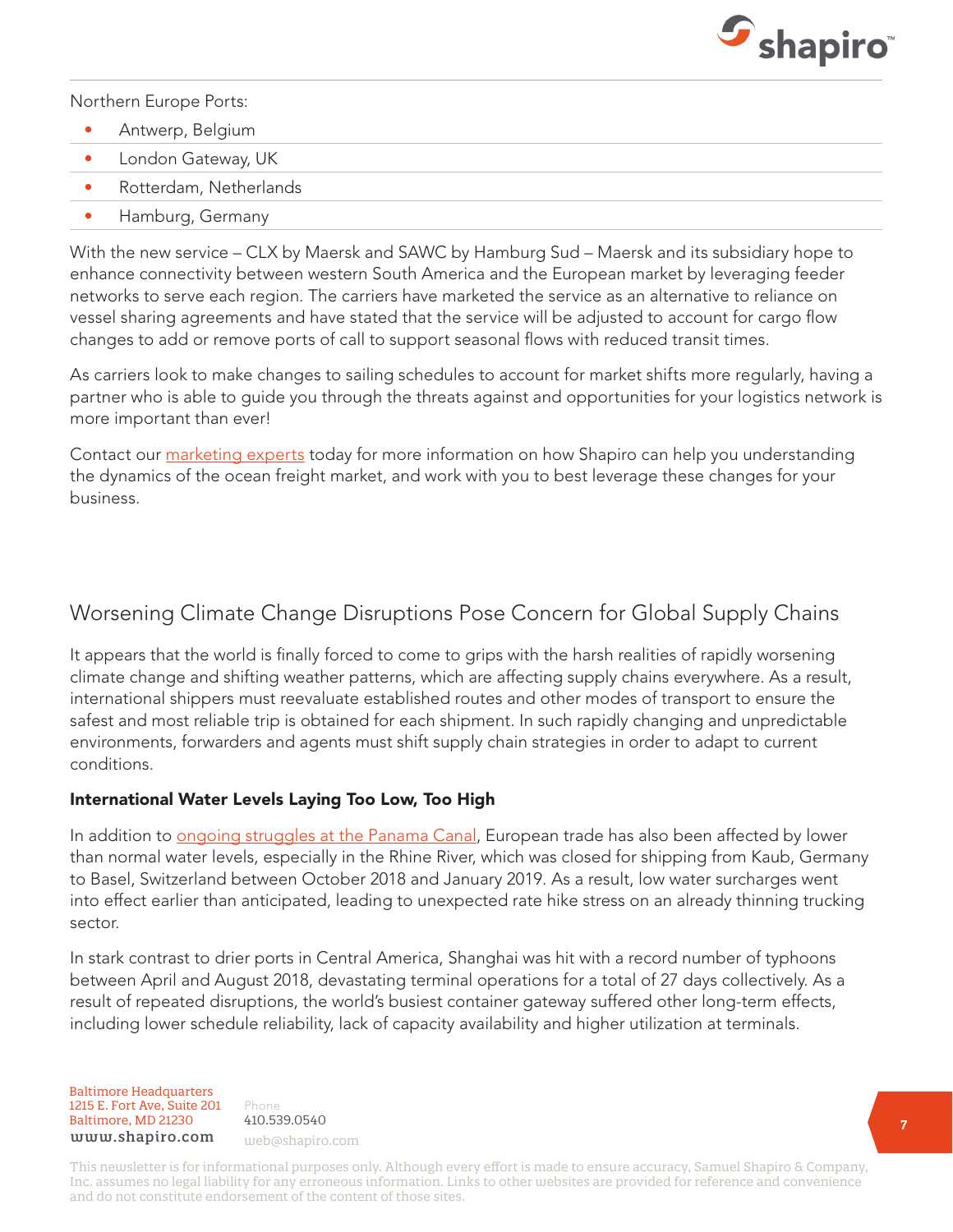

#### United States in Hot Water Too

Issues resulting from extreme climate changes weren't contained to just maritime travel. Air ports in New York, Denver and Washington DC were forced to bump freight in order to lower aircraft weight enough to take-off in the cities' desert-like heat conditions. On the other hand, carriers utilizing Phoenix's Sky Harbor International Airport were crushed by unprecedented winter storms, causing operational chaos and prolonged delays during the slow removal process.

After three 'once in a lifetime' floods devastated Houston since 2017, many have come to believe that the time to act and protect against climate change has passed, leading shippers to shift supply chain strategies in order to adapt to current conditions.

#### How can carriers prepare themselves for future environmental impacts?

Other than establishing emission requirements for carriers, such as the upcoming IMO low sulfur mandate in 2020, another popularly proposed solution to mitigate ocean freight's harmful environmental effects is slow-steaming vessels. However, critics have responded by identifying weaknesses associated with reducing cargo travel speeds, particularly for perishable products.

Ongoing efforts to control the severe drought crisis in Europe and Latin America, or flooding in the U.S., presents a much bigger issue threatening supply chains. The industry isn't prepared to weather the rapidly increasing climate-induced disruptions currently crippling carriers' schedule reliability and port operations.

The time for debating the effects climate change may possibly have on international trade has passed; in its place is the option to invest in greener, smarter products and services designed to handle mother nature's newfound unpredictability.

Do you help avoiding a "perfect storm" wreaking havoc on your supply chain? Contact our marketing [experts](mailto:web@shapiro.com) today!

### Update on Vessel Restrictions and Delays at the Panama Canal

The Panama Canal Authority has postponed [plans to impose its 6th draft restriction](https://www.shapiro.com/alerts/vessel-restrictions-delays-panama-canal/) on the waterway in light of recent precipitation. The latest draft restriction was originally set to go into effect on May 28th. Vessels traveling through the canal won't be restricted to a maximum draft of 13.1 meters until June 19th.

Despite limitations, draft restrictions haven't hurt vessel utilization overall in the region, according to carriers, as most ships calling the East Coast must keep vessel weight low in order to fit into the shallower ports.

Although officials delayed restrictions for now, shippers aren't out of hot water yet, and should still be prepared for continued delays at the canal.

Baltimore Headquarters 1215 E. Fort Ave, Suite 201 Baltimore, MD 21230  $410.539.0540$ www.shapiro.com web@shapiro.com

Phone 410.539.0540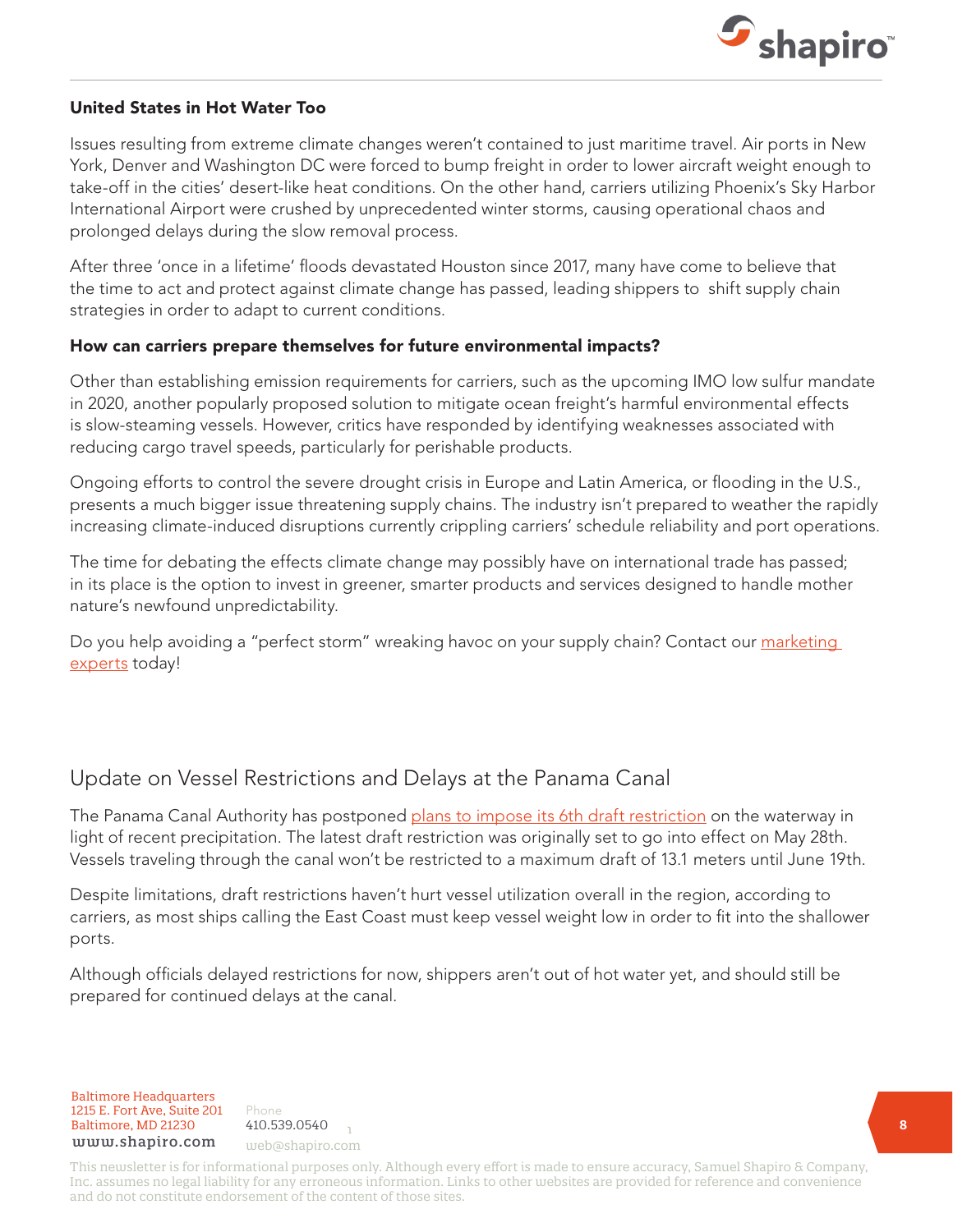

#### Carriers Exercise Caution with Blank Sailings Ahead of Peak Summer Season…For Now

[Per our Shap Flash on May 23rd](https://www.shapiro.com/alerts/carriers-transpacific-blank-sailings-june/), several carriers have already announced upcoming Trans-Pacific blank sailings for June. The OCEAN Alliance, including CMA (including APL), COSCO (including OOCL) and Evergreen, will remove approximately 25,000 TEU from its Trans-Pacific trade lane, just ahead of summer's peak season (this represents over 6% of total capacity).

The news came amid declining demand due to the low volume of Chinese imports resulting from Section 301 cargo front-loading, as well as the decrease in Eastbound Trans-Pacific spot rates from Asia to the West Coast for a second week in May, which dipped another 14.6%.

#### OCEAN Alliance Announced Blank Sailings (June):

|         | <b>Deporting Port</b> | Set to call                                                               |
|---------|-----------------------|---------------------------------------------------------------------------|
| June 2  | Fuzhou                | Nansha, Hong Kong, Yantian, Xiamen, Los An-<br>geles, Oakland             |
| June 8  | Shekou                | Hong Kong, Yantian, Kaohsiung, Vancouver,<br>Seattle                      |
| June 18 | Qingdao               | Ningbo, Shanghai, Busan, Colon, Savannah,<br>Charleston, Boston, New York |

The alliance's revelation of 10 voided sailings between March and April, on top of the 35 blank sailings [already removed from service from February to early March](https://www.shapiro.com/newsletters/april-2019-issue-204/#st-6) (22 West Coast bound services and 13 East Coast bound services), heightened fears that another wave of cancelations could be waiting just beyond the horizon. Alphaliner worsened concerns by suggesting that additional sailing cancellations were even more likely in the coming weeks, as well as later this year in Q4, as carriers remove ships from service ahead of the IMO's January 1st low sulfur mandate.

Much to the relief of shippers, Trans-Pacific ocean transit reliability has actually climbed in the past weeks from its record low of 40% in Q1; it rose 5% from Asia to the East Coast, reaching 36.4%, and 12.9% from Asia to the West Coast, climbing to 51.6%, in March over February comparisons.

Though carriers have already signaled a relatively unified willingness to respond to supply and demand imbalances with capacity restrictions over the past year, carriers outside of the OCEAN Alliance appear to be exercising a more conservative and cautious approach with their scheduling cancellations in light of reliability improvements – for the time being.

Now, more than ever, it's important that shippers carefully monitor blank sailing schedules, as the industry continues to forge into unchartered territories.

[Subscribe to our Freight Report](https://www.shapiro.com/subscription-center/) for monthly updates and insights on the ever-changing landscape that surrounds the Trans-Pacific market!

Baltimore Headquarters Baltimore Headquarters 1215 E. Fort Ave, Suite 201 1215 E. Fort Ave, Suite 201 Baltimore, MD 21230  ${\tt www.shapiro.com}$  web@shapiro.com

Phone Phone 410.539.0540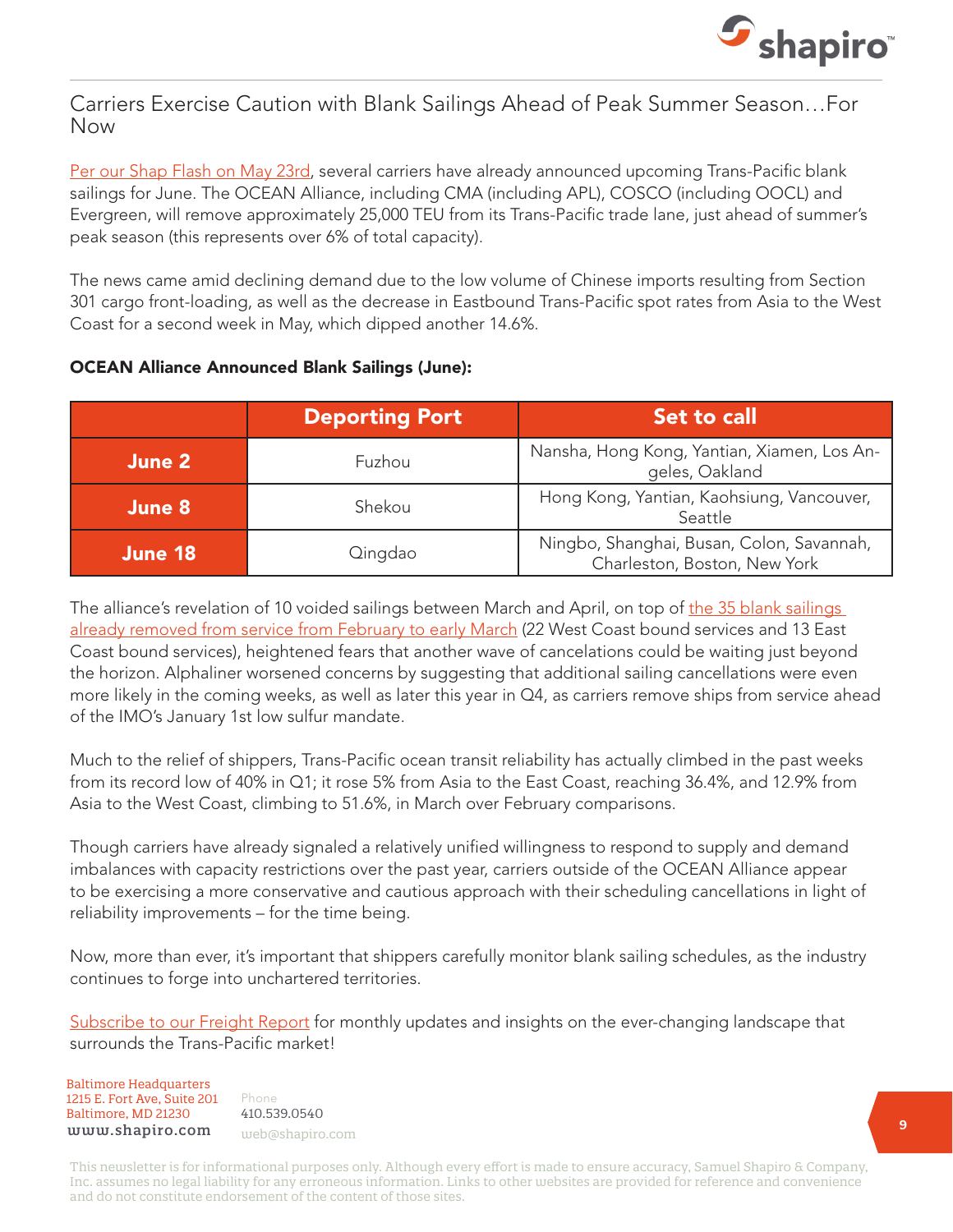

### Air Cargo Update, or Should We Say Downdate?

According to the International Air Transport Association (IATA), global freight declined 4.7% year-over-year in April. Industry consensus seems to indicate a general lack of overall confidence that improvement will be made before the end of Q2, as confusion continues to surround U.S.-China relations, as well as the Brexit deal.

It's likely that airlines operating cargo freight services will look to curb capacity in response to falling demand. However, changes aren't expected to be largely impactful, as the additional passenger widebody flights in service this summer will work to counteract stress on capacity. Lufthansa has already announced its plans to reduce its Q2 and Q3 freighter fleet schedule in line with customer demand this summer, and to retire 2 of its MD-11Fs.

Conversely, cargo volumes have reportedly grown in the United States and Latin America of late. Transportation Security Administration (TSA) officials reported their busiest screening day ever on May 24th – 2,792,525 passengers and crew and 1.5 million checked bags in total passed through its security checkpoints.

As the end of the first half of 2019 approaches, we anxiously wait to see if the holiday shopping season will arrive early this year, bringing an uptick in volume, or if the market will continue to remain weak throughout Q4.

Baltimore Headquarters Baltimore Headquarters 1215 E. Fort Ave, Suite 201 1215 E. Fort Ave, Suite 201 Baltimore, MD 21201 Baltimore, MD 21230 www.shapiro.com web@shapiro.com

Phone Phone 410.539.0540